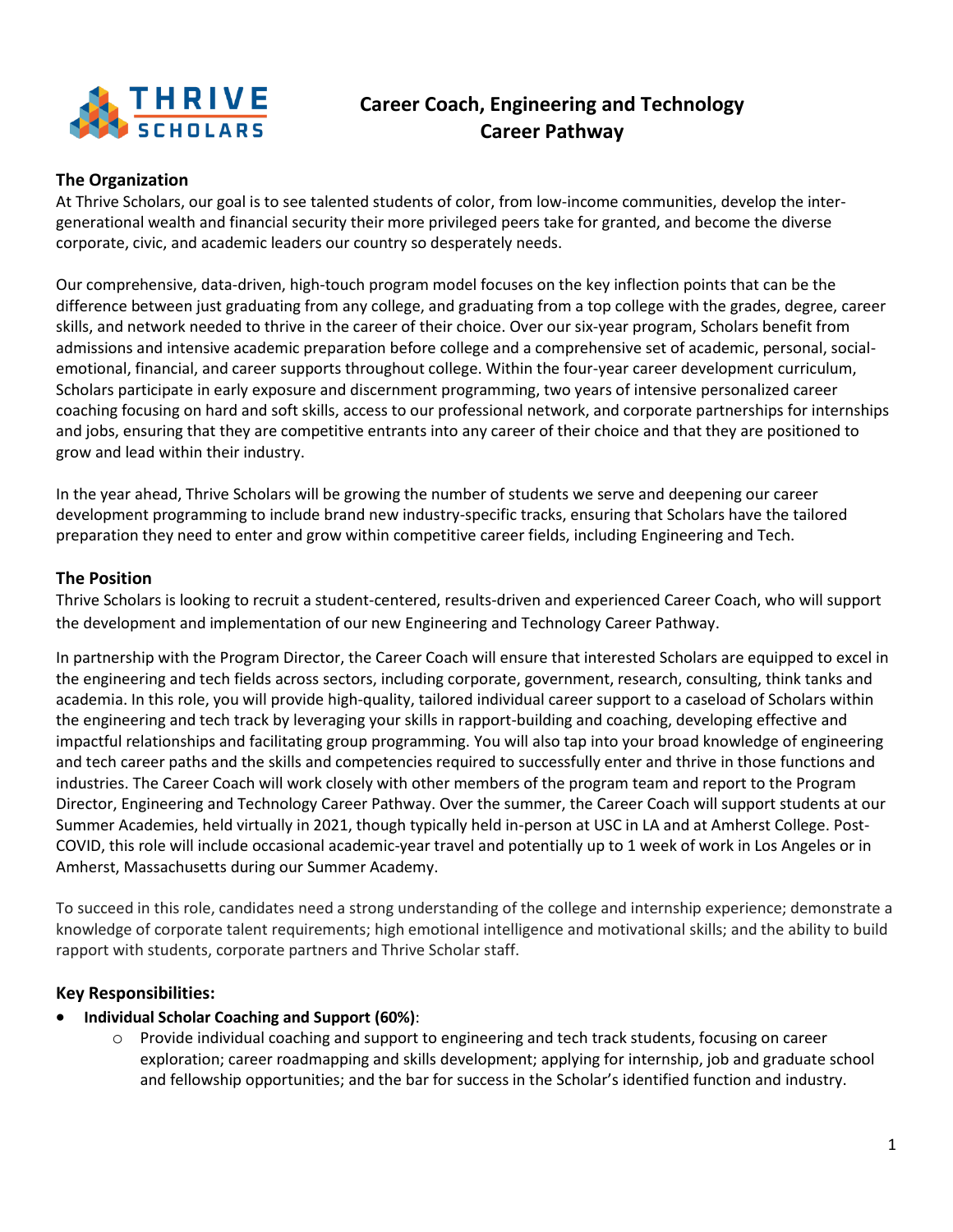Coaching may take place in-person when geographically possible (post-COVID), and, most often, will take place through in-depth video, phone and email exchanges.

- o Provide support to volunteer mentors who are also working with students on the Coach's caseload.
- $\circ$  As the primary relationship manager for students on the caseload, assess and triage holistic needs that Scholars may have, including needs related to academic and socioemotional success.
- o Maintain records of all appointments, presentations, and services to students.

### • **Internship and Job Recruitment (25%)**:

- o Develop a keen understanding of the success profile sought by engineering and tech companies and effectively support the recruitment and preparation of Scholars for these internship and job opportunities.
- o Provide coaching around resume and cover letter preparation, interview skills, and prepare Scholars for onthe-job success before and during internship/job.
- o Work with other members of the career team to provide individualized outreach to students, using our Salesforce database.

#### • **Career Program Development, Implementation, and Support (15%)**:

- o In collaboration with others on the Career team, the Career Coach will have the opportunity to develop, implement, and support the core Thrive Scholars Career Development curriculum and programming, as well as the Engineering and Tech programming including events, workshops, webinars, and the production of lasting resources.
- o Program delivery will take place virtually, utilizing a Learning Management System as our curriculum hub, as well as in-person at Summer Academy.

## **The Ideal Candidate**

- Bachelor's degree required, major in engineering or tech preferred
- Minimum 5 years of professional experience, including 3+ years in engineering or tech industry
- Minimum 2 years of relevant experience in advising, or coaching
- Results-driven with an ability to adapt your approach to achieve stated results
- Ability to build strong and trusting rapport with a diverse group of college students
- Strong knowledge of Engineering and Tech career paths and employment landscape
- Deep understanding of the college to career journey for underrepresented students
- Excellent verbal and written communication skills
- Excellent analytical, and organizational skills
- Capacity to balance multiple and varied tasks, meet deadlines, and use well-developed time management and organizational skills
- Experience with Canvas or other LMS
- Experience using a database for documentation and reporting (Salesforce preferred)

## **Compensation Range:** \$80,000 to \$90,000

For more information, please visit thrivescholars.org

Thrive Scholars provides equal employment opportunities (EEO) to all employees and applicants for employment and prohibits discrimination and harassment based on race, color, religion, gender, gender identity, national origin, sexual orientation, age, disability, or veteran status.